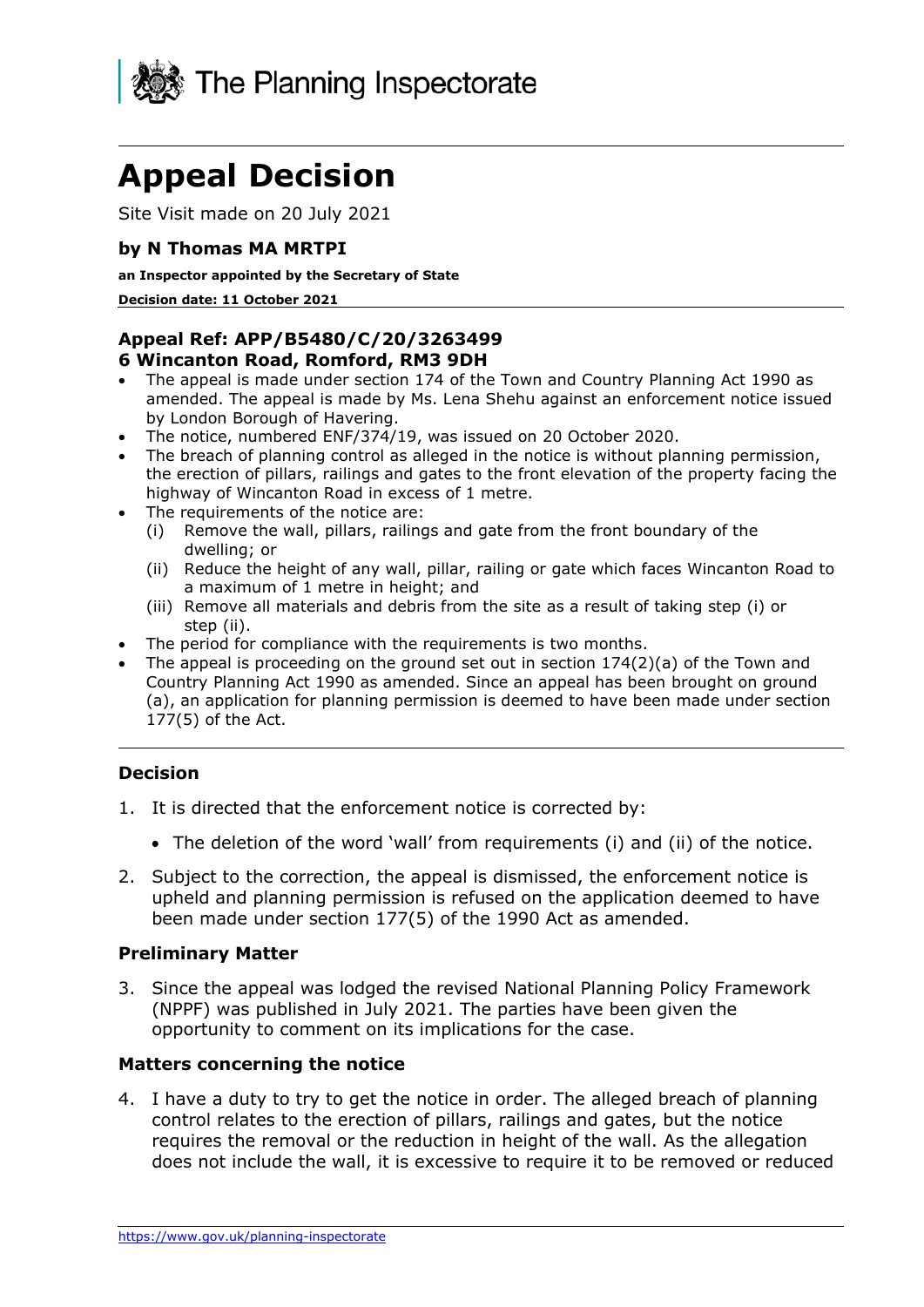in height. I am satisfied that no injustice would be caused if I remove the reference to the wall in the requirements.

#### **Reasons**

- 5. Having regard to the reasons for issuing the notice, the main issue is the effect of the development on the character and appearance of the site and surrounding area.
- 6. The appeal site is a large semi-detached dwelling in a predominantly residential area. It has a spacious front garden which is mostly hard surfaced as parking, with two vehicular access points. It faces onto a large area of grassed open space located between Wincanton Road and Noak Hill Road. It is prominent in views across the open space and along Wincanton Road. The neighbouring houses are of a similar design, and are set well back from the road behind gardens. The front boundaries are generally marked by hedges, low walls or fences, so that there are open views across the front of the properties with mature garden planting, which gives the area a distinctive character.
- 7. The pillars, railings and metal gates are tall and readily visible in the street scene. They are imposing and harsh features that are at odds with the prevailing front boundary treatments and are out of character with the surrounding front gardens. They are harmful to the character and appearance of the street scene.
- boundary treatment, and that they reflect the appearance and materials of the house. I also note that the railings allow views to the house. However, they are nonetheless visually intrusive features that dominate the frontage in a prominent location. I therefore disagree that the increase in height is not significant. I note the appellant's wish to improve security but this does not outweigh the harm that is caused to the character and appearance of the area. 8. I appreciate that the brick pillars and railings are an addition to the original
- boundary treatment at 2 Wincanton Road is the subject of a separate appeal. No 14 has a lower wall and gates without railings and is therefore less 9. My attention has been drawn to other boundary treatments in the area. The imposing, while the Council considers that it is likely to be permitted development.
- 10. Tees Drive is nearby but has a more built up and enclosed character as it is lined by development on both sides and is not therefore directly comparable to the appeal site. The Council has explained that the front boundary treatment at No 49 is immune from enforcement due to the passage of time, while No 10 has recently been reduced in height. No 4 has a lower wall and gate without railings and is less imposing than the appeal development. Nos 12 and 14 have a very low wall with a tall hedge, while No 45 has a hedge behind a lower wall softer appearance than the wall and railings on the appeal site. I do not and railings. Although the hedges enclose the front boundaries, they have a therefore find that the examples referred to by the appellant indicate that the appeal development is acceptable.
- 11. The entrance to Hillcrest Court on Noak Hill Road is narrow and set well back from the road frontage, it is not comparable to the wide frontage of the appeal site with the wall and railings set at the back edge of the footway. I do not therefore find that it is comparable to the appeal development.